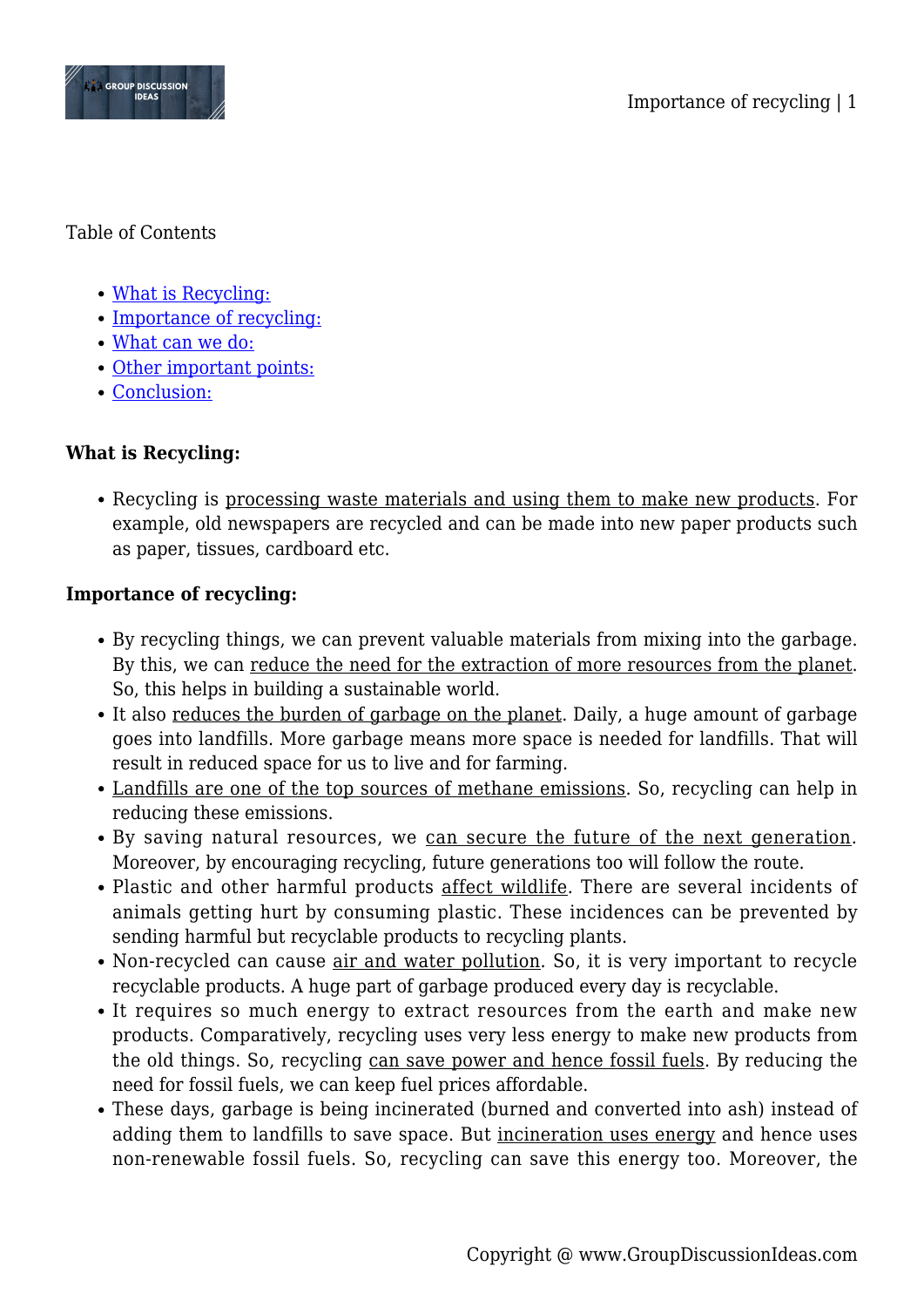

incineration ash is largely mismanaged and as a result, toxic chemicals are being mixed into the air and are worsening the air pollution.

- As the population and materialism are increasing continuously, more garbage is being produced. So, now recycling is more important than ever.
- The recycling industry creates plenty of employment opportunities, mostly [green jobs.](https://www.groupdiscussionideas.com/green-jobs-are-essential-for-sustainable-development/)
- Recycling helps people and the country's economy in the long run.
- Some plastics can take 500 to 1000 years to break down organically. So, recycling them into new products is much better to prevent harm to the environment.
- When we learn about recycling, we also learn about the impact of the things we purchase on the environment. So, recycling educates us about the need for protecting our planet. As a result, we may become cautious about our purchases.

## **What can we do:**

- By following the principle of "The 3 R's" Reduce, Reuse, and Recycle, we can protect the environment. If we reduce the number of things we buy, there will be a lesser need for recycling.
- Buying reusable products instead of disposable ones can reduce the formation of garbage. Sharing items that are used occasionally can help the environment and also helps us economically.
- Buying easily recyclable products that use less packaging can help in reducing the burden on the environment.
- Separating recyclable waste from other waste and sending them to recycling plants will prevent the wastage of valuable materials. It will also save space in landfills for non-recyclable items.
- Buying recycled products such as recycled paper, tissues etc. can encourage the recycling industry.

## **Other important points:**

- The 'Bureau of International Recycling (BIR) is a global recycling industry association. It was founded in 1948. It promotes recycling and facilitates free and fair trade of recyclables.
- March 18th is celebrated as Global Recycling day. The day is utilized to promote awareness of recycling.

## **Conclusion:**

Recycling can reduce the amount of garbage that is produced every day. It can also